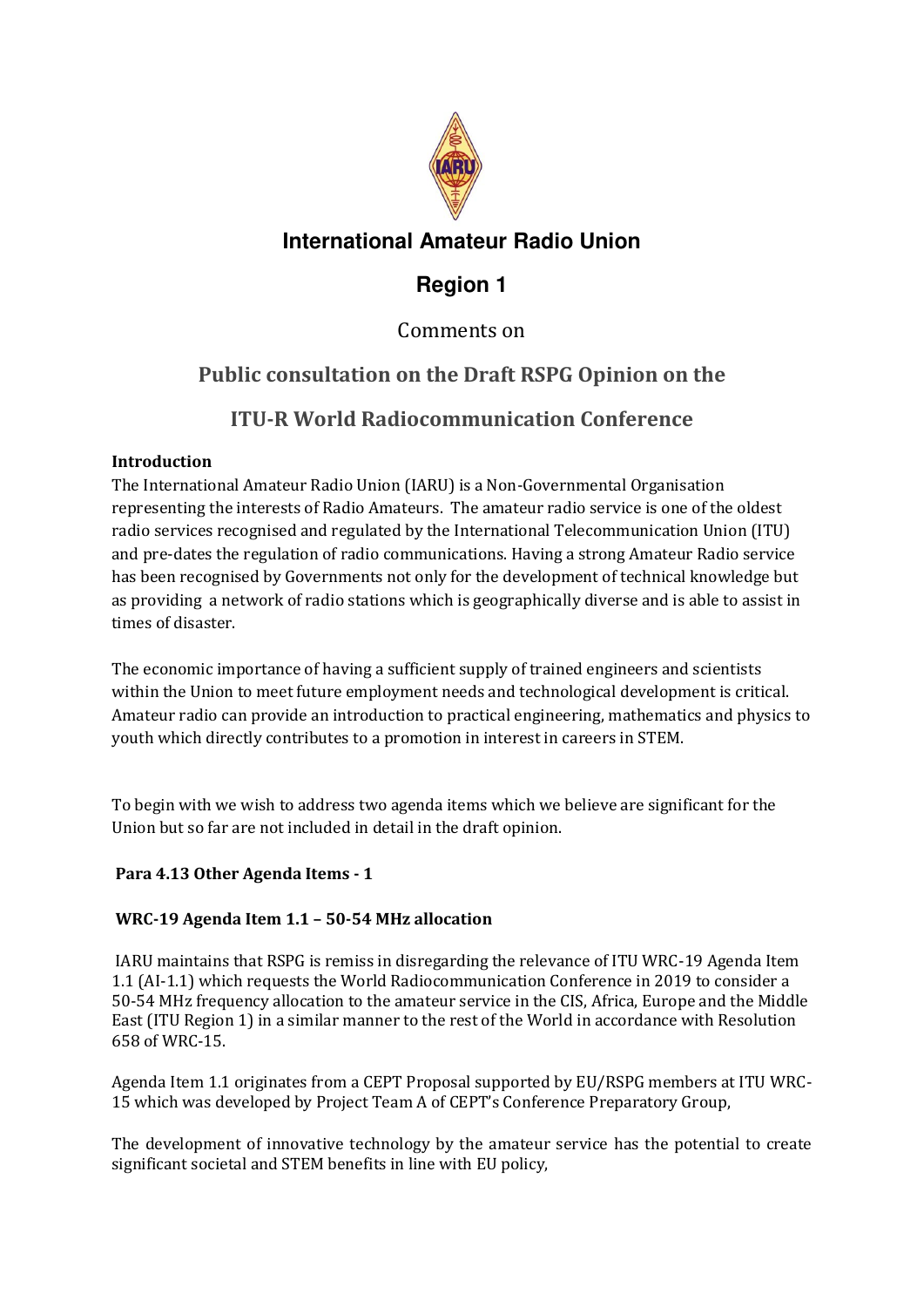However such a development is now being opposed (particularly by non-EU states) within CEPT with the following consequences:

- Undermines and blocks current and future Innovation that would have wider societal benefits thus incurring an opportunity cost
- Supports inefficient and in some cases minimal use of spectrum by governmental services in a frequency band that is not a core requirement in the NATO Joint Frequency Agreement
- Ignores the facts e.g. 30 years of interference-free amateur service usage on a national basis in the 50-52 MHz frequency band (and 50-54 MHz in parts of Africa)
- Has potential consequences for EU TV Broadcasting policy in respect of analogue switch off in the band 47-68 MHz, due to restrictions that may be imposed on the Union's Eastern member states
- Appears not to be in favour of EU Member States having the possibility of allocating up to 2 MHz of additional spectrum on a secondary basis to their amateur service in the band 52–54 MHz, which is key to supporting the latest developments and innovation. This wider range would enable a greater degree of tuning for finding (or locally coordinating) vacant channels and compatibility with other services.

In addition studies have not identified any significant commercial use of the 50-54 MHz band. Give that governmental use may often only be for occasional contingencies, or in localised areas we maintain there is ample opportunity to accommodate amateur service requirements.

Furthermore, numerous other opinions by the RSPG (principally in the field of IMT) have either ignored or have resulted in negative consequences for the amateur and amateur satellite service in higher frequency bands above 1 GHz, without any compensation in terms of replacement spectrum.

IARU therefore urges the RSPG and Commission to take a far more pro-active and supportive position with respect to the granting of a 50-54 MHz frequency allocation to the amateur service with at least a portion of that on a Primary basis. The latter would provide a harmonisation with the situation outside Africa, CIS, Europe and the Middle East, where the rest of the World has had a frequency allocation to the amateur service in the 50-54 MHz frequency band since the International Radio Conference in 1947. It would also provide the amateur service in Member States with a greater degree of certainty in the event of any further re-planning of the band which at ITU level remains as a primary broadcasting band.

#### **Para 4.13 Other Agenda Items -2 Item 9.1.6 Wireless Power Transfer for Electric Vehicles (WPT-EV)**

IARU has a particular concern with this item as the high powers and duty cycles involved (in the  $\sim$ 10-100kW range) can lead to high levels of spurious/harmonic emissions and have a widespread impact on amateur, standard time, navigation and broadcast services. It thus needs to be potentially treated as a radio application and be controlled by robust ITU-R (and CEPT) recommendations. We also would highlight that the technology is far from 100% efficient, and such inefficiencies may also have negative consequences for the Union's goals on lowering carbon emissions.